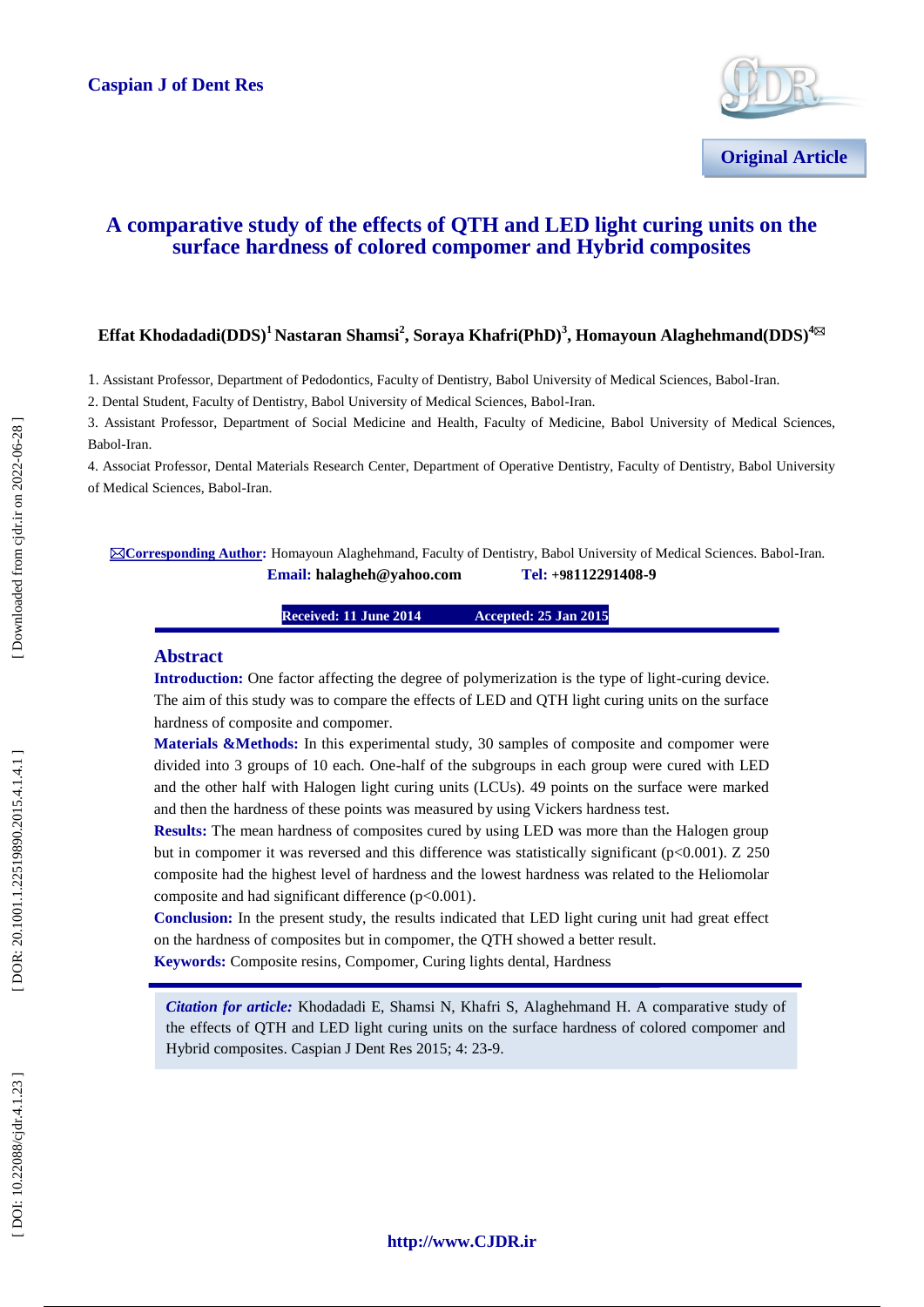

# **بررسی مقایسه ای اثر دستگاه های الیت کیور LED و QTH بر میسان سختی سطحی کامپومر رنگی وکامپوزیت های هیبریذ**

**عفت خذادادی، نسترن شمسی جامخانه، ثریا خفری، همایون عالقه منذ \***

# **چکیذه مقدمه:** یکی از فاکتورهایی که بر درجه پلیمریزاسیون تاثیر می گذارد، نوع دستگاه لایت کیور است. هدف از این مطالعه مقایسه اثر دستگاه های لایت کیور LED و QTH برمیزان سختی سطحی کامپوزیت و کامپومر است. <mark>مواد و روش ها:</mark> در این مطالعه ازمایشگاهی، ۳۰ نمونه از کامپوزیت و کامپومر به ۳ گروه ۱۰ تایی تقسیم شدند. نیمی از انها با دستگاه LED و نيمي ديگر با Astralis 7 Halogen كيور شدند. ۴۹ نقطه در سطح مشخص شدند.سپس سختی این نقاط بوسیله دستگاه سختی سنجی ویکرز اندازه گیری شد. **یافته ها:** میانگین سختی کامپوزیت های کیورشده با LED بیشتر از QTH بود، اما در کامپومر نتیجه ای بالعکس بدست آمد که از لحاظ آماری تفاوت معناداری داشت. کامپوزیت Z250 بطور معناداری بیشترین سختی را داشت و کمترین سختی مربوط به کامپًسیت Heliomolar بًد. **نتیجه گیری:** نتایج این مطالعه نشان داد که LED اثر بیشتری بر سختی کامپوزیت ها داشت اما در کامپومر QTH نتایج بُتزی وشان داد. <mark>واژگان کلیدی:</mark> کامپوزیت رزین،کامپومر، لایت کیور دندانی، سختی

**Introduction <sup>T</sup>**here has been a rapid development of new adhesive restorative materials that can restore the color and features of natural teeth.  $[1,2]$  Light-cured resin composites have been widely used because they are conservative and more esthetic technique and have many advantages in comparison with self-cure composites.  $[1-4]$  For acceptable treatment in children, different restorative materials made in different colors called compomers are widely used for primary teeth. [5,6] Compomers are composites with some glass ionomer components. Most of them are light cured materials so it is very easy to use them and they become popular, because their functional properties are desirable and have some advantages as ability to release fluoride, minimum steps required to place and esthetic as composites. Colored compomers can be produced by adding a small amount of glitter particles (mainly silicates form kali) to conventional compomers to produce materials with pink, green, blue, silver, lemon and gold shades.<sup>[7]</sup> Because of the color and the attractiveness of compomers, the children are

encouraged to cooperate more and make it possible to choose different colors during the treatment and have less stress, fear and impatience.<sup>[5,6]</sup> The majority of dental equipment that can be caused esthetic restorations is light curing units. Today, there are four main sources for polymerization of light composites: Quartz -tungsten -halogen (QTH), Plasma Arc (PAC), L/ight emitting diode (LED), Argon ion laser. Each of them has some advantages and disadvantages that can affect the degree of polymerization of light resin composite.<sup>[1, 8, 9]</sup> The most common light curing units, which are used for the polymerization of resin composites, are Halogen units and their output light intensity is 400 800mw/cm<sup>2</sup>. Despite the low costs, there are some disadvantages: limited curing depth, long curing time and the output light intensity decreases with time. It seems that the degree of polymerization can be improved with increasing light intensity. Therefore, light units with high intensity were introduced such as argon ion laser with a light intensity output up to 2000mw/cm².It was reported that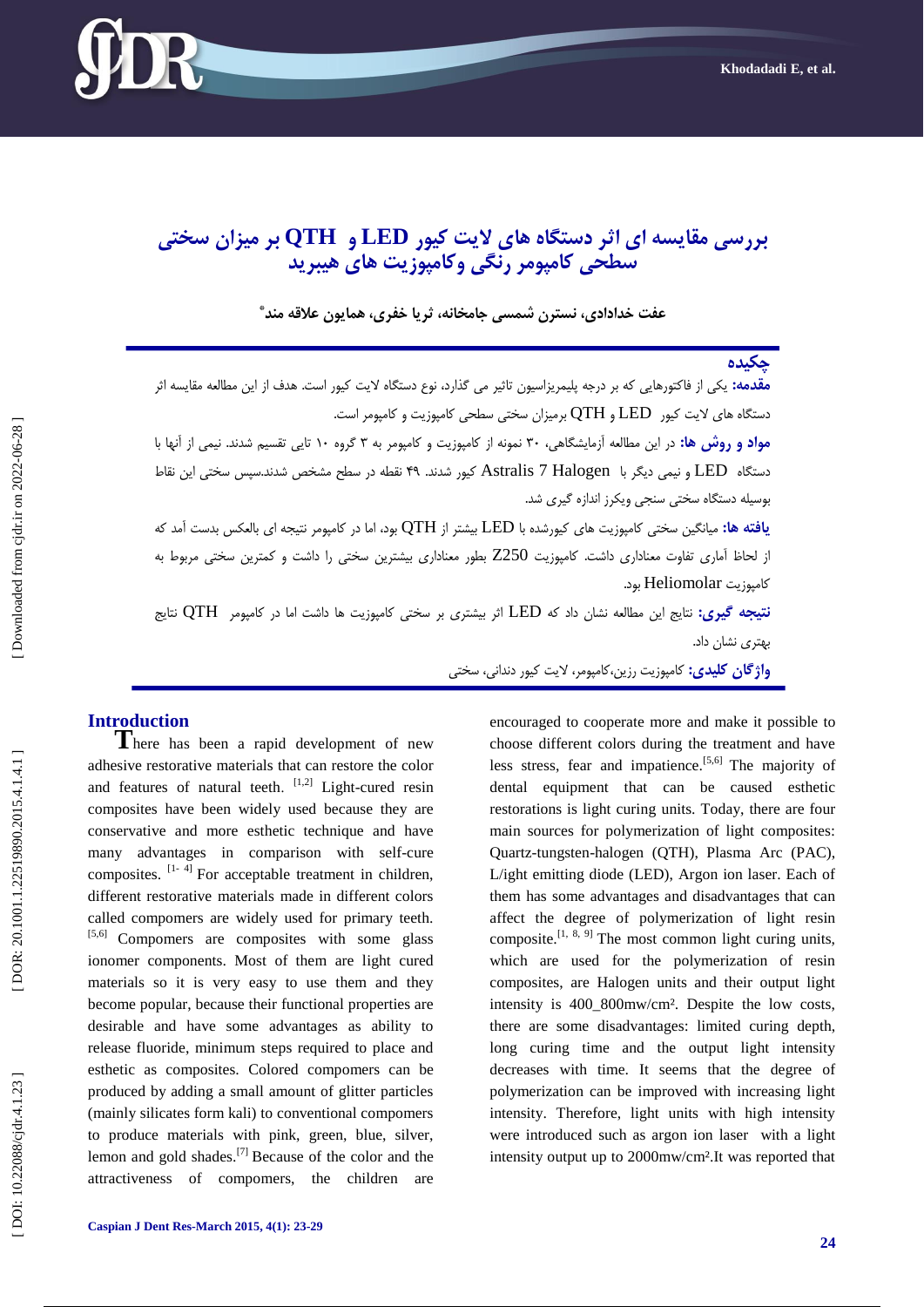

it speeded up polymerization but caused high temperature on the tip of the light curing unit.  $[1,10-12]$ 

Due to these limitations, some studies have been assessed using the LED. Light intensity output of previous LED has been about 300mw/cm², but the new models of LED have high light output intensity. LED lamps have the most photo -polymerization effect. LEDs need lower energy consumption in comparison to QTH and they do not need any external cooling part, thousand -hour shelf life without decreasing light intensity, smaller units, wireless mode and less heat. According to the mentioned advantages, today LED light curing units are widely accepted. [1, 13]

There are several methods for evaluating the hardness of composite resin and the most common is Vickers microhardness device that is an indirect method to determine the degree of monomer conversion and composite polymerization. [14]

Since the physical and mechanical properties of composites are related to the amount of polymerization and the researchers always face to new composites and colored compomers that are already entered and no study has been done to assess the amount of their surface hardness yet, so in this study, the researchers want to consider the effects of different light curing units on the amount of surface hardness of composites and compomers and compare them.

# **Methods**

Two types of resin composites with high [filtek Z 250 (3M, USA) (group 1)] and low [Heliomolar (colten, Germany) (group 2)] surface hardness  $^{[15]}$  with Twinky star compomer (Voco\_Germany) (group 3) with silver shade and two light curing units: LED valo(ultradent, USA) and Astralis 7 QTH (ivocolar vivadent , Austria) (table 1,2) were compared in this experimental study . Composites had A2 shade.

30 samples were prepared for three of ten -sample groups. All the samples were placed in the Teflon molds with length and width of 4mm and thickness of 1mm.The samples were protected to prevent air as they impact at both sides of the mold with a glass slide and the pressure was applied to extrude the excess material. Jig molds were made from putty to ensure perfect positioning and pick up. In each group of composites and compomers, 5 samples were cured by Astralis 7 QTH (ivocolar vivadent, Austria) and 5 samples were also cured using LED valo (ultradent, USA). The exposure times were chosen for QTH 40s and LED 20s based on the manufacturers' recommendations. A halogen with an output irradiance of 400 mw/cm<sup>2</sup>and LED with 800 mw/cm<sup>2</sup> were used for curing process. Then the samples were stored for 24 hours in a dark place, water and room temperature for the completion of polymerization. All samples were placed in the acryl and mounted. The surface of the materials was polished using a 400, 800, 1000, 1500, 2000, 2500 grit silicon carbide paper. The microhardness of the surface in 49 points with intervals of 0.5mm was determined by using Vickers microhardness device that the load used was 500 gram for 10 second (figure 1). The data were statistically analyzed using SPSS 20 software test and one -way ANOVA, two -way analysis of variance and multiple comparisons Scheffe. The level of significance was considered p<0.05.

### **Table1. Utilized light curing units**

| Light curing unit                                  | <b>Intensity</b><br>(mw/cm <sup>2</sup> ) | <b>Time</b><br>(second) | <b>Energy output</b><br>$\text{m}$ j/cm <sup>2</sup> ) |
|----------------------------------------------------|-------------------------------------------|-------------------------|--------------------------------------------------------|
| LED VALO (ultradent USA)                           | 800                                       | 20                      | 16000                                                  |
| <b>QTH Astralis 7 (Ivocolar Vivadent, Austria)</b> | 400                                       | $40^{\circ}$            | 16000                                                  |

#### **Table2. Utilized materials**

| Product name          | <b>Manufacturer</b>     | <b>Composition</b>                                     | <b>Shade</b> |  |
|-----------------------|-------------------------|--------------------------------------------------------|--------------|--|
| Composite Filtek z250 | 3M/ESPE,USA             | Bis GMA, UDMA, Bis EMA                                 | A2           |  |
| Compomer twinky star  | VOCO, Cuxhaven, Germany | BisGMA, BHT, TEGDMA, durethane, dimethacrylate         | silver       |  |
| Composite Heliomolar  | Coltene, Germany        | GMA, Urethane dimethacrylate, Decandiol<br>BIS -       | A2           |  |
|                       |                         | dimethacrylate, Silicon dioxide, Y terbium trifluoride |              |  |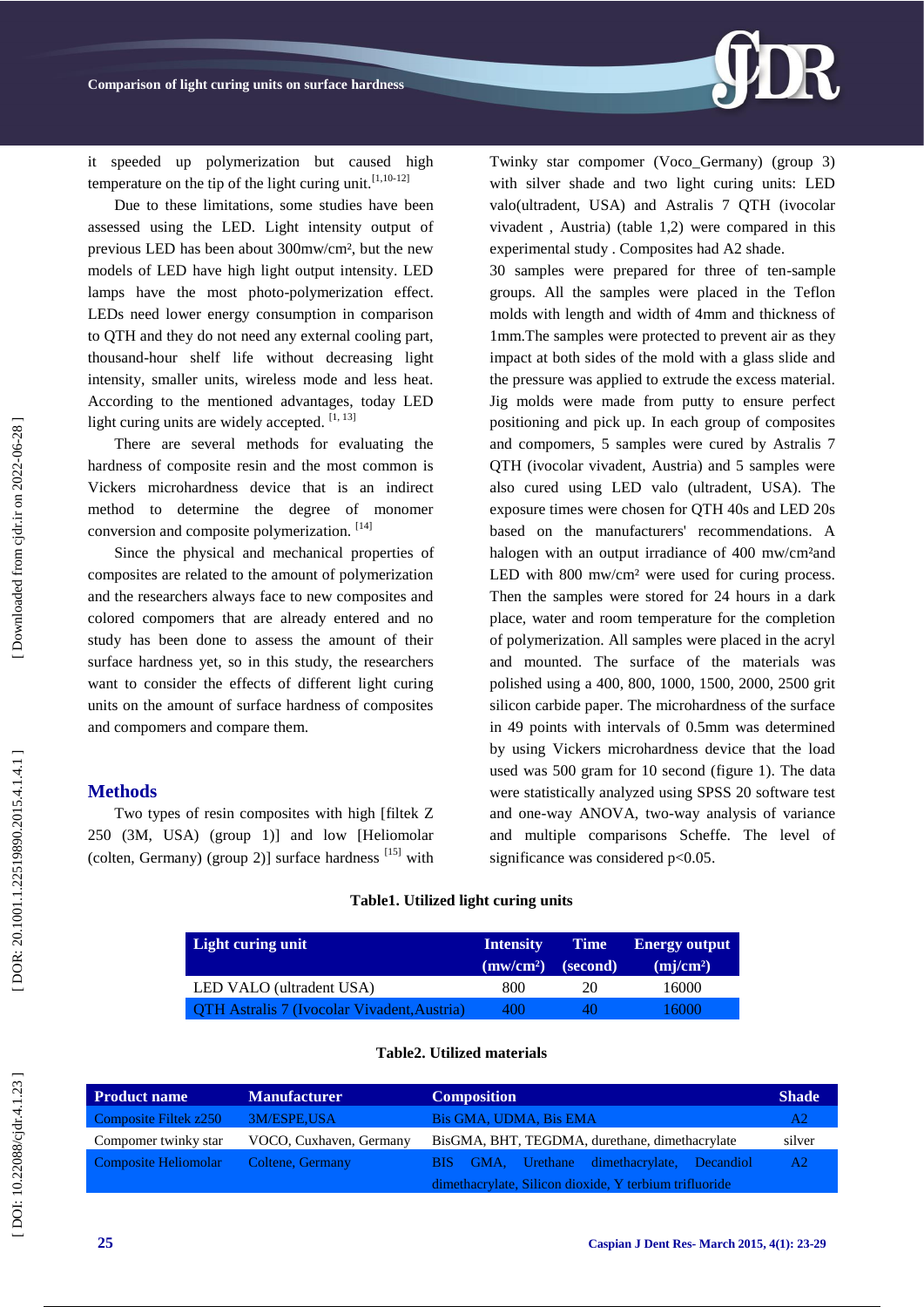



**Figure1. The schematic image of pointing method to measure the hardness of places is defined in 49 points with intervals of 0.5 mm.**

# **Results**

Two -way analysis of variance showed that the hardness of two units, 3 types of materials and different materials in different units had significant difference at the level of  $\alpha$ =0.05 (Table 3). One-way (ANOVA) test also showed that Z250 composite had significantly the highest hardness and Heliomolar composite had the lowest hardness (figure 2).

According to the type of units, LED significantly showed higher hardness in Z250 composite and Heliomolar composite compared to QTH, but this result was reversed in the Twinky star compomer (figure 2) .

# **Table3. Comparison the amount of hardness of different materials in different units**

| <b>P</b> value | <b>Twinky star</b>                 | <b>Heliomolar</b> | <b>Z250</b>                                                 | <b>Composite/unit</b> |
|----------------|------------------------------------|-------------------|-------------------------------------------------------------|-----------------------|
| ≤0.001         |                                    | (b)               | a)                                                          | LED                   |
|                |                                    |                   | 1098.033±154.1772     767.670±1156245     1838.804±285.1994 |                       |
| < 0.001        | (c)                                | (b)               | (a)                                                         | OTH                   |
|                | 1232.214±163.5166 740.765±152.4801 |                   | 1578.867±311.6296                                           |                       |
|                |                                    |                   |                                                             | alue                  |

- The different letters in each row indicate the significant difference in 0 .05
- ■The numbers in the table are Mean±SD

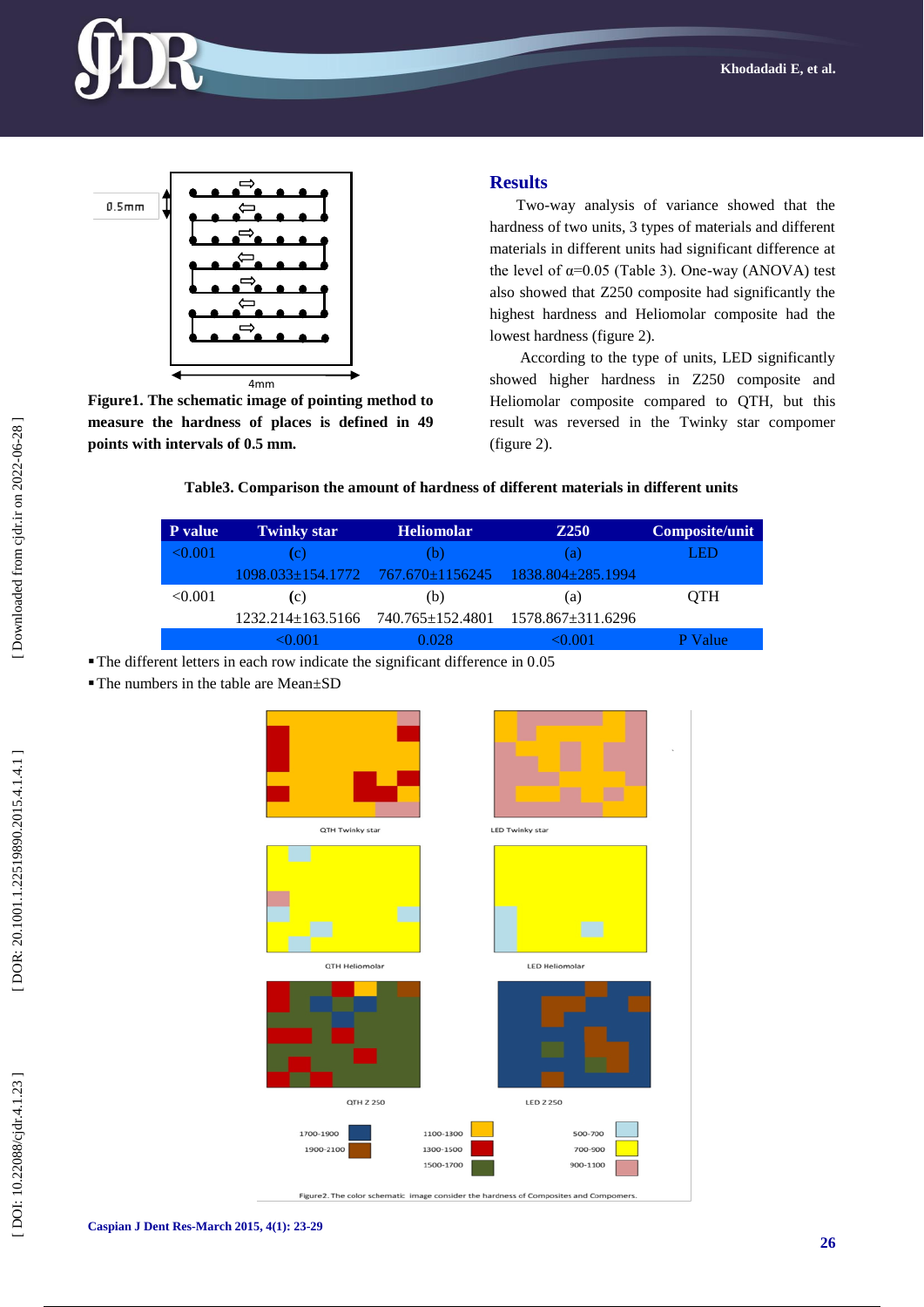# **Discussion**

The result showed the significant difference in the hardness of two units, three materials and different materials in different units. Hardness is defined as the resistance to permanent indentation which correlates with the degree of monomer conversion. <sup>[16]</sup> The lower degree of monomer conversion corresponds to the inferior mechanical properties of material  $[17]$  and there are different techniques to evaluate it. Vickers microhardness device was used in this study.

In current study, LED light curing unit produced greater hardness in group 1 and group 2 than QTH, but it was reversed in group 3. According to the studies of Safarcherati et al in  $2009^{[18]}$  and Vaezi in  $2012^{[19]}$  and Yaman et al in  $2011^{[20]}$  on the hardness of composites by LED and QTH light curing units, there was a significant difference between these two units which was similar to the results of the present study.

By considering the proximity of emitted wave spectrum of LED to the absorbing spectrum of comphorquinone, LED can produce higher hardness than QTH. The most common initiator used in light cure composite materials is comphorquinone that its absorbing spectrum is around 468nm, but it is possible to use the other photo initiators in composites activated in lower wave spectrum.

In the current study, the hardness of composites was higher when they were cured with LED than QTH, which was in contrast to the results of Polydorou et al. in 2008 .They related the better result of QTH to the noticeable heat produced by using light unit. [10] [Okte](http://www.ncbi.nlm.nih.gov/pubmed?term=Okte%20Z%5BAuthor%5D&cauthor=true&cauthor_uid=16130877)  et al. in 2005 reported that there was no significant difference between LED and QTH light curing units on hardness of two compomers in 40 seconds which was different from the outcomes of this study. They found that it might be due to the LED properties and material type.  $[16]$  Because of high intensity of LED light output compared to the QTH in this article, some components of compomer may not completely polymerized due to the activation at lower wavelengths therefore they caused the lower hardness.

Group 1 and group 2 had the highest and lowest surface hardness, respectively in this study that was in accordance with the study carried out by Price et al. in  $2009$ <sup>[21]</sup> The hardness of composites is certainly related to their composition. Since the Z250 composite was microhybrid and had a comphorquinone and high percentage of filler, it seemed that these led to more hardness. Heliomolar composite is microfill with high radiopacity thus light scattering occurs and the reduction in the intensity of the light beam can reduce the hardness of this composite. [22,23]

DR.

[Koupis](http://www.ncbi.nlm.nih.gov/pubmed?term=Koupis%20NS%5BAuthor%5D&cauthor=true&cauthor_uid=16388844) et al. in 2006 evaluated the relative curing degree of polyacid -modified and conventional resin composite, they found that the compomer had less hardness than Z 250 composite which was similar to our finding. They related it to the type of materials. Hybrid resin composites have higher light transmission coefficient and hence they have a greater curing degree compared to microfilled resin composite, also compomers consist of some additional specific monomers and a rather easily degradable (usually opaque) aluminosilica glass. It is expected that these modifications can affect the curing degree of compomers compared to conventional resin composites.  $[24]$  According to Hwang et al. in 2007, the transmittance spectral distribution can be influenced by the glittering effect. Glittering components contain irregular shapes and sizes that can reduce the hardness of material, so they can reduce the hardness of compomer, too. [7]

The color of compomer can also affect light transmission with the degree of polymerization conversion. [Koupis](http://www.ncbi.nlm.nih.gov/pubmed?term=Koupis%20NS%5BAuthor%5D&cauthor=true&cauthor_uid=16388844) et al. in 2006 reported that the darker color reduces the degree of curing material, so it can be effective in the reduction of compomers' hardness. It is obvious that this statement needs more investigation. [24] Different factors such as light source intensity, wavelength, exposure duration, size and type and content of fillers, location and orientation of the tip of the source and color have influence on polymerization of the light curing material. [16]

Because compomer is a new material and no study has been done on its surface hardness, it seems that the causes of its difference with the composites studied in this article, considering the identical exposure time and color of the material were the factors mentioned above that had affected its polymerization. In our study, compomer cured with QTH had high hardness than LED. By considering the disadvantages of QTH, it requires further studies.

# **Conclusion**

The hardness of compomer is lower than that of Z 250 composite, but on the other hand, the compomer has variety of different colors and brightness and more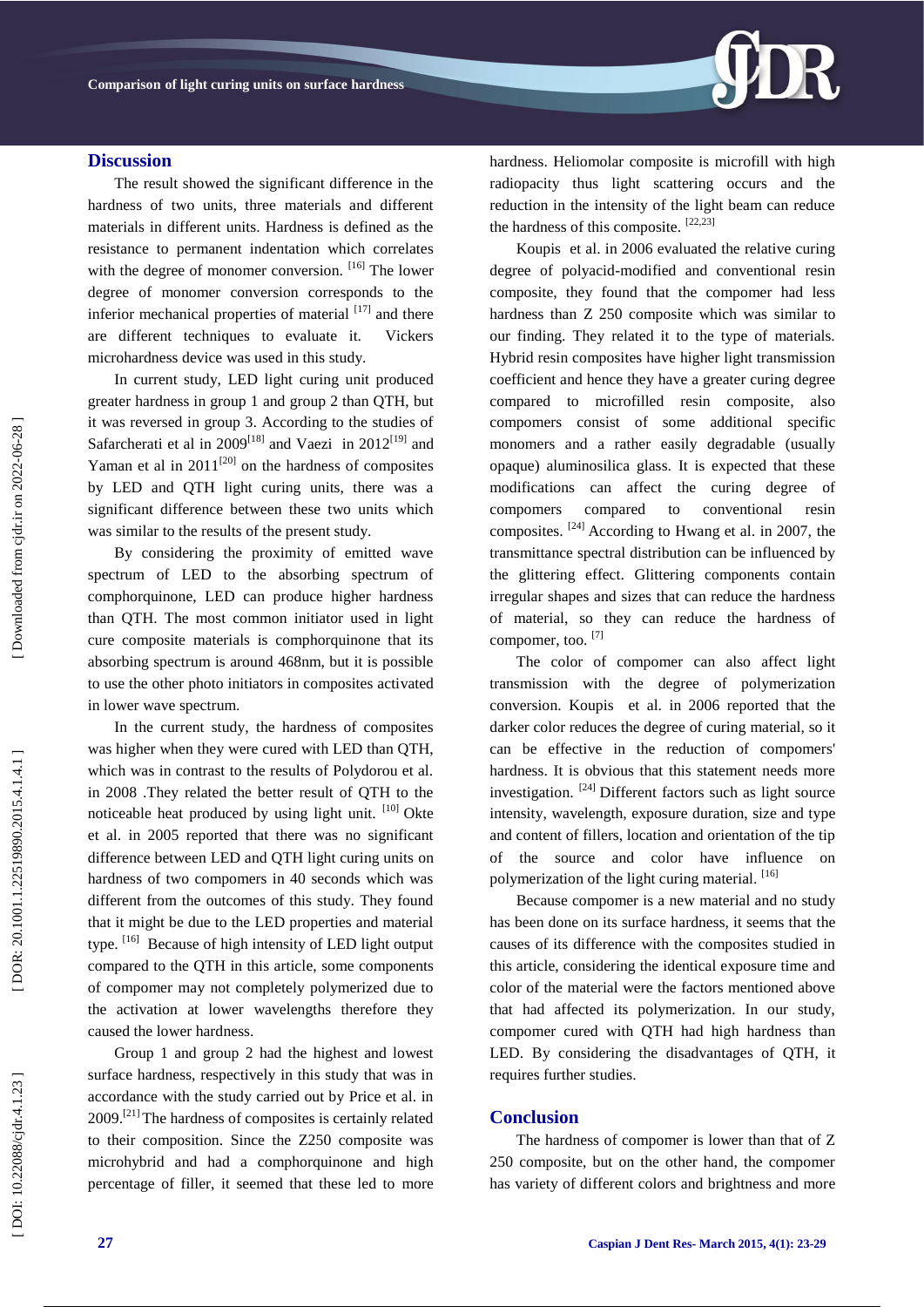

hardness than Heliomolar composite. It can be said that compomer may be a useful material for the restoration of primary teeth in children. LED light cure unit had the greatest impact on the surface hardness of composite. Although QTH in compomer had better results, further studies are needed.

# **Acknowledgments**

We would like to thank Dr. Evangeline Foronda for the English editing.

**Funding:** This study was a part of thesis and research project (Grant No:923648) which was supported and funded by Babol University of Medical Sciences. **Conflict of interest:** There was no conflict of interest.

# **References**

- 1[.Rode KM,](http://www.ncbi.nlm.nih.gov/pubmed?term=Rode%20KM%5BAuthor%5D&cauthor=true&cauthor_uid=18058187) [de Freitas PM,](http://www.ncbi.nlm.nih.gov/pubmed?term=de%20Freitas%20PM%5BAuthor%5D&cauthor=true&cauthor_uid=18058187) [Lloret PR,](http://www.ncbi.nlm.nih.gov/pubmed?term=Lloret%20PR%5BAuthor%5D&cauthor=true&cauthor_uid=18058187) [Powell LG,](http://www.ncbi.nlm.nih.gov/pubmed?term=Powell%20LG%5BAuthor%5D&cauthor=true&cauthor_uid=18058187) [Turbino ML.](http://www.ncbi.nlm.nih.gov/pubmed?term=Turbino%20ML%5BAuthor%5D&cauthor=true&cauthor_uid=18058187) Micro -hardness evaluation of a micro -hybrid composite resin light cured with halogen light, light -emitting diode and argon ion laser. Lasers [Med Sci.](http://www.ncbi.nlm.nih.gov/pubmed/18058187) 2009; 24:87 -92.
- 2[.Krämer N,](http://www.ncbi.nlm.nih.gov/pubmed?term=Kr%C3%A4mer%20N%5BAuthor%5D&cauthor=true&cauthor_uid=18686762) [Lohbauer U,](http://www.ncbi.nlm.nih.gov/pubmed?term=Lohbauer%20U%5BAuthor%5D&cauthor=true&cauthor_uid=18686762) García [-Godoy F,](http://www.ncbi.nlm.nih.gov/pubmed?term=Garc%C3%ADa-Godoy%20F%5BAuthor%5D&cauthor=true&cauthor_uid=18686762) [Frankenberger R](http://www.ncbi.nlm.nih.gov/pubmed?term=Frankenberger%20R%5BAuthor%5D&cauthor=true&cauthor_uid=18686762) . Light curing of resin -based composites in the LED era. [Am J Dent](http://www.ncbi.nlm.nih.gov/pubmed/?term=Light+curing+of+resin-based+composites+in+the+LED+era) 2008; 21:135 -42.
- 3[.Rahiotis C,](http://www.ncbi.nlm.nih.gov/pubmed?term=Rahiotis%20C%5BAuthor%5D&cauthor=true&cauthor_uid=14871199) [Kakaboura A,](http://www.ncbi.nlm.nih.gov/pubmed?term=Kakaboura%20A%5BAuthor%5D&cauthor=true&cauthor_uid=14871199) [Loukidis M,](http://www.ncbi.nlm.nih.gov/pubmed?term=Loukidis%20M%5BAuthor%5D&cauthor=true&cauthor_uid=14871199) [Vougiouklakis G](http://www.ncbi.nlm.nih.gov/pubmed?term=Vougiouklakis%20G%5BAuthor%5D&cauthor=true&cauthor_uid=14871199) . Curing efficiency of various types of light -curing units. [Eur J Oral Sci](http://www.ncbi.nlm.nih.gov/pubmed/14871199) 2004; 112:89 -94.
- 4[.Aravamudhan K,](http://www.ncbi.nlm.nih.gov/pubmed?term=Aravamudhan%20K%5BAuthor%5D&cauthor=true&cauthor_uid=16521388) [Floyd CJ,](http://www.ncbi.nlm.nih.gov/pubmed?term=Floyd%20CJ%5BAuthor%5D&cauthor=true&cauthor_uid=16521388) [Rakowski D,](http://www.ncbi.nlm.nih.gov/pubmed?term=Rakowski%20D%5BAuthor%5D&cauthor=true&cauthor_uid=16521388) [Flaim G,](http://www.ncbi.nlm.nih.gov/pubmed?term=Flaim%20G%5BAuthor%5D&cauthor=true&cauthor_uid=16521388) [Dickens SH,](http://www.ncbi.nlm.nih.gov/pubmed?term=Dickens%20SH%5BAuthor%5D&cauthor=true&cauthor_uid=16521388) [Eichmiller FC,](http://www.ncbi.nlm.nih.gov/pubmed?term=Eichmiller%20FC%5BAuthor%5D&cauthor=true&cauthor_uid=16521388) [et](http://www.ncbi.nlm.nih.gov/pubmed?term=Fan%20PL%5BAuthor%5D&cauthor=true&cauthor_uid=16521388) al. Light -emitting diode curing light irradiance and polymerization of resin -based composite. [J Am Dent Assoc](http://www.ncbi.nlm.nih.gov/pubmed/16521388) 2006; 137:213 -23.
- 5. [Atabek D,](http://www.ncbi.nlm.nih.gov/pubmed?term=Atabek%20D%5BAuthor%5D&cauthor=true&cauthor_uid=22041112) [Bodur H,](http://www.ncbi.nlm.nih.gov/pubmed?term=Bodur%20H%5BAuthor%5D&cauthor=true&cauthor_uid=22041112) [Kalayci Ş,](http://www.ncbi.nlm.nih.gov/pubmed?term=Kalayci%20%C5%9E%5BAuthor%5D&cauthor=true&cauthor_uid=22041112) [Baygin Ö,](http://www.ncbi.nlm.nih.gov/pubmed?term=Baygin%20%C3%96%5BAuthor%5D&cauthor=true&cauthor_uid=22041112) [Tirali E](http://www.ncbi.nlm.nih.gov/pubmed?term=Tirali%20E%5BAuthor%5D&cauthor=true&cauthor_uid=22041112) . Conversion degrees of a colored compomer in different colors utilized by various curing times. [J](http://www.ncbi.nlm.nih.gov/pubmed/?term=Conversion+degrees+of+a+colored+compomer+in+different+colors+utilized+by+various+curing+times)  [Dent Child \(Chic\)](http://www.ncbi.nlm.nih.gov/pubmed/?term=Conversion+degrees+of+a+colored+compomer+in+different+colors+utilized+by+various+curing+times) 2011; 78:83 -7.
- 6. [Castro A,](http://www.ncbi.nlm.nih.gov/pubmed?term=Castro%20A%5BAuthor%5D&cauthor=true&cauthor_uid=11874054) [Feigal RE](http://www.ncbi.nlm.nih.gov/pubmed?term=Feigal%20RE%5BAuthor%5D&cauthor=true&cauthor_uid=11874054) . Microleakage of a new improved glass ionomer restorative material in primary and permanent teeth. [Pediatr Dent](http://www.ncbi.nlm.nih.gov/pubmed/?term=microleakage+of+a+new+improved+glass+ionomer+restorative+material+in+primary+and+permanent+teeth) 2002; 24:23 -8.
- 7. Hwang SW, Kwon TY, Kim KH, Kwon YH, Kim HL, Lee JB.Optical,mechanical and chemical

properties of colored compomer.Biomed Res 2007;11:36 -42

- 8. [Ceballos L,](http://www.ncbi.nlm.nih.gov/pubmed?term=Ceballos%20L%5BAuthor%5D&cauthor=true&cauthor_uid=19114957) [Fuentes MV,](http://www.ncbi.nlm.nih.gov/pubmed?term=Fuentes%20MV%5BAuthor%5D&cauthor=true&cauthor_uid=19114957) [Tafalla H,](http://www.ncbi.nlm.nih.gov/pubmed?term=Tafalla%20H%5BAuthor%5D&cauthor=true&cauthor_uid=19114957) [Martínez A,](http://www.ncbi.nlm.nih.gov/pubmed?term=Mart%C3%ADnez%20A%5BAuthor%5D&cauthor=true&cauthor_uid=19114957) [Flores](http://www.ncbi.nlm.nih.gov/pubmed?term=Flores%20J%5BAuthor%5D&cauthor=true&cauthor_uid=19114957) J, [Rodríguez J.](http://www.ncbi.nlm.nih.gov/pubmed?term=Rodr%C3%ADguez%20J%5BAuthor%5D&cauthor=true&cauthor_uid=19114957) Curing effectiveness of resin composites at different exposure times using LED and halogen units. [Med Oral Patol Oral Cir Bucal](http://www.ncbi.nlm.nih.gov/pubmed/19114957) 2009; 14: 51 -6.
- 9. [Price RB,](http://www.ncbi.nlm.nih.gov/pubmed?term=Price%20RB%5BAuthor%5D&cauthor=true&cauthor_uid=20166412) [Fahey J,](http://www.ncbi.nlm.nih.gov/pubmed?term=Fahey%20J%5BAuthor%5D&cauthor=true&cauthor_uid=20166412) [Felix CM](http://www.ncbi.nlm.nih.gov/pubmed?term=Felix%20CM%5BAuthor%5D&cauthor=true&cauthor_uid=20166412) . Knoop microhardness mapping used to compare the efficacy of LED, QTH and PAC curing lights. [Oper Dent](http://www.ncbi.nlm.nih.gov/pubmed/?term=.knoop+microhardness+mapping+used+to+compare+the+efficacy+of+LED%2CQTH+and+PAC+curing+lights) 2010; 35:58 -68.
- 10. [Polydorou O,](http://www.ncbi.nlm.nih.gov/pubmed?term=Polydorou%20O%5BAuthor%5D&cauthor=true&cauthor_uid=17960434) [Manolakis A,](http://www.ncbi.nlm.nih.gov/pubmed?term=Manolakis%20A%5BAuthor%5D&cauthor=true&cauthor_uid=17960434) [Hellwig E,](http://www.ncbi.nlm.nih.gov/pubmed?term=Hellwig%20E%5BAuthor%5D&cauthor=true&cauthor_uid=17960434) [Hahn P](http://www.ncbi.nlm.nih.gov/pubmed?term=Hahn%20P%5BAuthor%5D&cauthor=true&cauthor_uid=17960434) . Evaluation of the curing depth of two translucent composite materials using a halogen and two LED curing units. [Clin Oral Investig](http://www.ncbi.nlm.nih.gov/pubmed/?term=Evaluation+of+the+curing+depth+of+two+translucent+composite+materials+using+a+halogen+and+two+LED+curing+units) 2008; 12:45 -51.
- 11. [Leonard DL,](http://www.ncbi.nlm.nih.gov/pubmed?term=Leonard%20DL%5BAuthor%5D&cauthor=true&cauthor_uid=12405584) [Charlton DG,](http://www.ncbi.nlm.nih.gov/pubmed?term=Charlton%20DG%5BAuthor%5D&cauthor=true&cauthor_uid=12405584) [Roberts HW,](http://www.ncbi.nlm.nih.gov/pubmed?term=Roberts%20HW%5BAuthor%5D&cauthor=true&cauthor_uid=12405584) [Cohen](http://www.ncbi.nlm.nih.gov/pubmed?term=Cohen%20ME%5BAuthor%5D&cauthor=true&cauthor_uid=12405584)  [ME](http://www.ncbi.nlm.nih.gov/pubmed?term=Cohen%20ME%5BAuthor%5D&cauthor=true&cauthor_uid=12405584) . Polymerization efficiency of LED curing lights. [J Esthet Restor Dent](http://www.ncbi.nlm.nih.gov/pubmed/12405584) 2002; 14:286 -95.
- 12. [Correr AB,](http://www.ncbi.nlm.nih.gov/pubmed?term=Correr%20AB%5BAuthor%5D&cauthor=true&cauthor_uid=16429188) [Sinhoreti MA,](http://www.ncbi.nlm.nih.gov/pubmed?term=Sinhoreti%20MA%5BAuthor%5D&cauthor=true&cauthor_uid=16429188) [Sobrinho LC,](http://www.ncbi.nlm.nih.gov/pubmed?term=Sobrinho%20LC%5BAuthor%5D&cauthor=true&cauthor_uid=16429188) [Tango](http://www.ncbi.nlm.nih.gov/pubmed?term=Tango%20RN%5BAuthor%5D&cauthor=true&cauthor_uid=16429188)  [RN,](http://www.ncbi.nlm.nih.gov/pubmed?term=Tango%20RN%5BAuthor%5D&cauthor=true&cauthor_uid=16429188) [Schneider LF,](http://www.ncbi.nlm.nih.gov/pubmed?term=Schneider%20LF%5BAuthor%5D&cauthor=true&cauthor_uid=16429188) [Consani S.](http://www.ncbi.nlm.nih.gov/pubmed?term=Consani%20S%5BAuthor%5D&cauthor=true&cauthor_uid=16429188) Effect of the increase of energy density on Knoop hardness of dental composites light -cured by conventional QTH, LED and xenon plasma arc . Braz Dent J 2005; 16:218 -24
- 13. Hubbezoğlu I, Bolayir G, Doğan OM, Doğan A, Ozer A, Bek B. Microhardness evaluation of resin composites polymerized by three different light sources. [Dent Mater J](http://www.ncbi.nlm.nih.gov/pubmed/18203490) 2007; 26:845 -53.
- 14. [Torno V,](http://www.ncbi.nlm.nih.gov/pubmed?term=Torno%20V%5BAuthor%5D&cauthor=true&cauthor_uid=17853418) [Soares P,](http://www.ncbi.nlm.nih.gov/pubmed?term=Soares%20P%5BAuthor%5D&cauthor=true&cauthor_uid=17853418) [Martin JM,](http://www.ncbi.nlm.nih.gov/pubmed?term=Martin%20JM%5BAuthor%5D&cauthor=true&cauthor_uid=17853418) [Mazur RF,](http://www.ncbi.nlm.nih.gov/pubmed?term=Mazur%20RF%5BAuthor%5D&cauthor=true&cauthor_uid=17853418) [Souza](http://www.ncbi.nlm.nih.gov/pubmed?term=Souza%20EM%5BAuthor%5D&cauthor=true&cauthor_uid=17853418)  [EM,](http://www.ncbi.nlm.nih.gov/pubmed?term=Souza%20EM%5BAuthor%5D&cauthor=true&cauthor_uid=17853418) [Vieira S](http://www.ncbi.nlm.nih.gov/pubmed?term=Vieira%20S%5BAuthor%5D&cauthor=true&cauthor_uid=17853418) . Effects of irradiance, wavelength, and thermal emission of different light curing units on the Knoop and Vickers hardness of a composite resin. [J Biomed Mater Res B Appl Biomater](http://www.ncbi.nlm.nih.gov/pubmed/?term=effects+of+irradiance%2Cwavelength+thermal+emission+of+different+light+curing+unitson+the+knoop+and+vickers+hardness) 2008; 85:166 -71.
- 15. Zarenezhad N.Comparison of in -depth hardness of composites cured with LED and QTH units [DDS thesis]. Babol: Babol University of Medical Sciences; 2013.[In Persian]
- 16. [Okte Z,](http://www.ncbi.nlm.nih.gov/pubmed?term=Okte%20Z%5BAuthor%5D&cauthor=true&cauthor_uid=16130877) [Villalta P,](http://www.ncbi.nlm.nih.gov/pubmed?term=Villalta%20P%5BAuthor%5D&cauthor=true&cauthor_uid=16130877) Garcia [-Godoy F,](http://www.ncbi.nlm.nih.gov/pubmed?term=Garcia-Godoy%20F%5BAuthor%5D&cauthor=true&cauthor_uid=16130877) Garcia [-Godoy](http://www.ncbi.nlm.nih.gov/pubmed?term=Garcia-Godoy%20F%20Jr%5BAuthor%5D&cauthor=true&cauthor_uid=16130877)  [F J,](http://www.ncbi.nlm.nih.gov/pubmed?term=Garcia-Godoy%20F%20Jr%5BAuthor%5D&cauthor=true&cauthor_uid=16130877) [Murray P](http://www.ncbi.nlm.nih.gov/pubmed?term=Murray%20P%5BAuthor%5D&cauthor=true&cauthor_uid=16130877) . Effect of curing tim e and light curing systems on the surface hardness of compomers. [Oper Dent](http://www.ncbi.nlm.nih.gov/pubmed/16130877) 2005; 30:540 -5.
- 17. [Uhl A,](http://www.ncbi.nlm.nih.gov/pubmed?term=Uhl%20A%5BAuthor%5D&cauthor=true&cauthor_uid=12593961) [Mills RW,](http://www.ncbi.nlm.nih.gov/pubmed?term=Mills%20RW%5BAuthor%5D&cauthor=true&cauthor_uid=12593961) [Jandt KD](http://www.ncbi.nlm.nih.gov/pubmed?term=Jandt%20KD%5BAuthor%5D&cauthor=true&cauthor_uid=12593961) . Photoinitiator dependent composite depth of cure and Knoop hardness with halogen and LED light curing units. [Biomaterials](http://www.ncbi.nlm.nih.gov/pubmed/?term=photoinitiator+dependent+compositedepth+of+cure+and+knoop+hardness+with+halogen+and+led) 2003; 24:1787 -95.
- 18. Safarcherati H,Alaghehmand H . Comparative evaluation of hardness dental composite